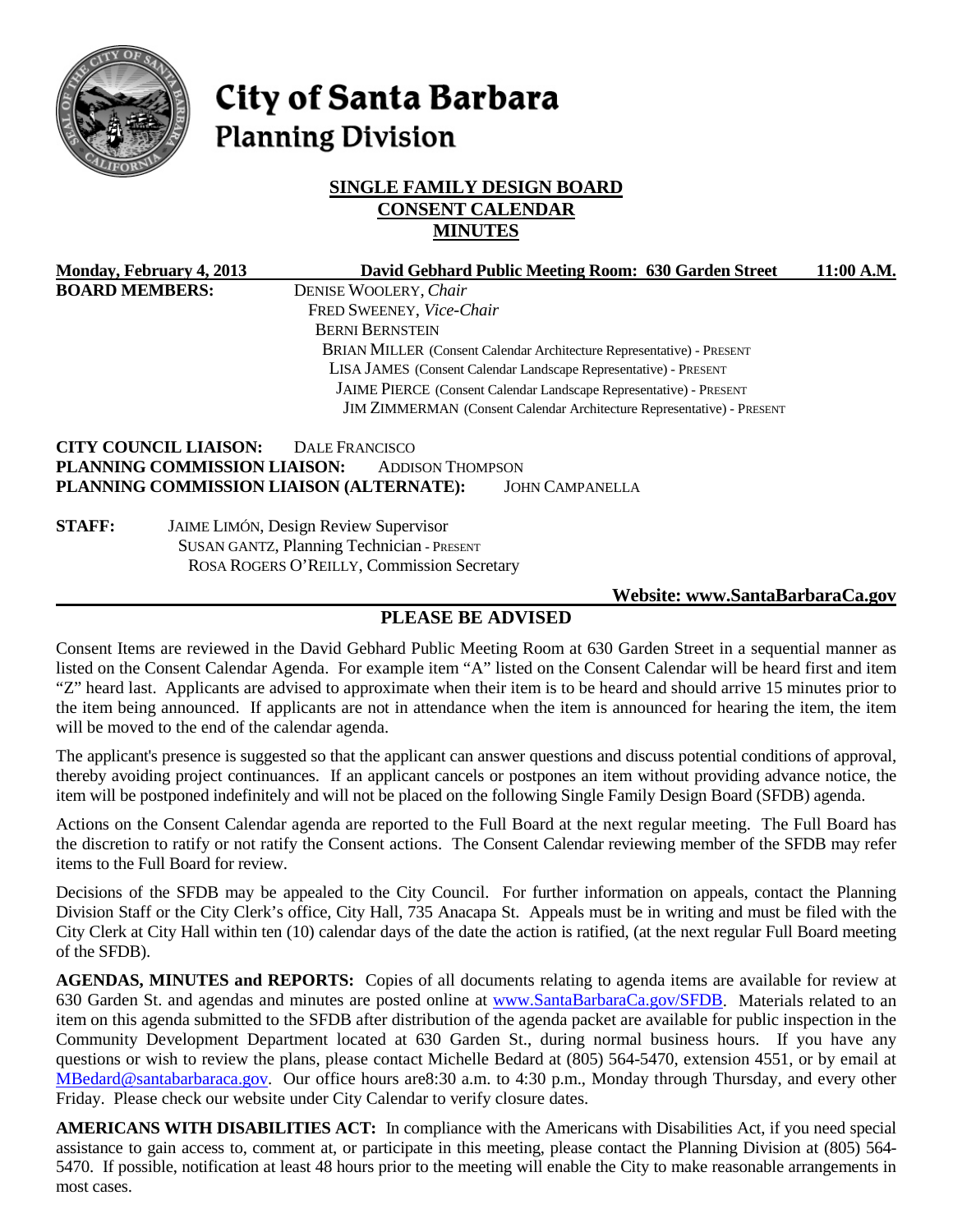**NOTICE:** On Thursday, January 30, 2013, the Agenda was duly posted on the indoor and outdoor bulletin boards at the Community Development Department, 630 Garden Street, and online at [www.SantaBarbaraCa.gov/sfdb.](http://www.santabarbaraca.gov/sfdb)

**PUBLIC COMMENT:** Any member of the public may address the Single Family Design Board Consent Representative for up to two minutes on any subject within their jurisdiction that is not scheduled for a public discussion before the Board.

#### **REVIEW AFTER FINAL**

#### **A. 163 LA JOLLA DR E-3/SD-3 Zone**

| Assessor's Parcel Number:  | 041-362-004              |
|----------------------------|--------------------------|
| <b>Application Number:</b> | MST2008-00515            |
| Owner:                     | Chevy Lane Holdings, LLC |
| Architect:                 | Peter Becker             |
| Agent:                     | Trish Allen, SEPPS, Inc. |

(Revised project for alterations to the existing 1,265 square foot one-story single-family residence with an attached 411 square foot two-car garage located on a 23,522 square foot lot in the Hillside Design District and within the appealable jurisdiction of the Coastal Zone. The revised proposal eliminates the previously approved 914 square foot one-story addition. The proposed alterations include a 15 square foot one-story addition for a laundry closet, alterations to the roof forms which including adding dormer roofs at the dining and living rooms and raising the ceiling height in the living room, replace all doors and windows with new, and a new asphalt shake roof. Other site alterations include a new 6-foot tall wood fence along the front yard of the property, a new flagstone pedestrian pathway, landscaping alterations, and a change to the driveway configuration. A portion of the new driveway, the new 42-inch tall pillars, and landscaping alterations are proposed to be located on the adjacent vacant property at 157 La Jolla Dr., which is owned by the same owner as 163 La Jolla Dr.)

## **(Review After Final for revised project.)**

Public Comment: Karen Bucharan, Tony Craddick.

#### **Continued one week to Consent with comments:**

1) Provide site plan showing adjacent parcel structures and photos.

## **NEW ITEM**

## **B. 157 LA JOLLA DR E-3/SD-3 Zone**

| Assessor's Parcel Number:  |              |  | 041-362-005              |  |
|----------------------------|--------------|--|--------------------------|--|
| <b>Application Number:</b> |              |  | MST2013-00044            |  |
| Owner:                     |              |  | 157 La Jolla, LLC        |  |
| Architect:                 | Peter Becker |  |                          |  |
| Agent:                     |              |  | Trish Allen, SEPPS, Inc. |  |
|                            |              |  |                          |  |

(Proposal for a new driveway and turnaround, a new 42-inch single track gate and pillars, and landscaping on an existing vacant 25,000 square foot parcel in the Hillside Design District and within the appealable jurisdiction of the Coastal Zone. The proposed driveway would provide access to the existing single-family residence at 163 La Jolla Drive.)

## **(Action may be taken if sufficient information is provided.)**

Public comment: Tony Craddock.

## **Continued one week to Consent with comments:**

1) Provide site plan showing adjacent parcel structures and photos.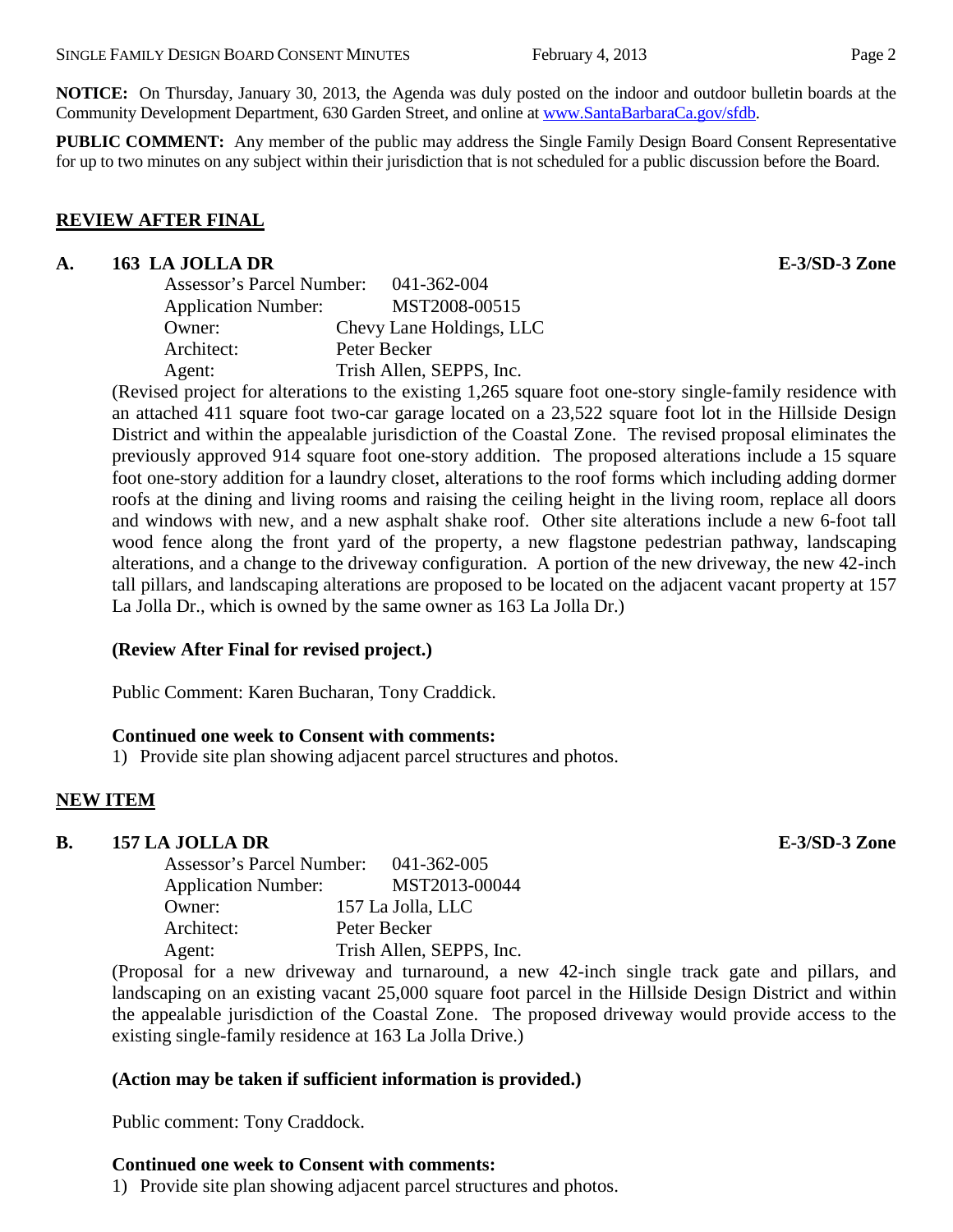# **REFERRED BY FULL BOARD**

# **C. 220 SALIDA DEL SOL E-3/SD-3 Zone**

Assessor's Parcel Number: 045-123-001 Application Number: MST2012-00359 Owner: Kirk Peacock & Pam Tanase Architect: Tom Ochsner

(Proposal to construct a new 300 square foot one-story addition and 556 square foot two-story addition to an existing 1,599 square foot single-family residence, and an attached 441 square foot two-car garage. The proposed total of 2,896 square feet, located on an 8,524 square foot parcel in the non-appealable jurisdiction of the Coastal Zone, is 87% of the maximum floor-to-lot area ratio (FAR).

# **(Final Approval requested. Project Design Approval was granted on January 14, 2013.)**

**Final Approval as submitted with the finding that the Neighborhood Preservation Ordinance criteria have been met as stated in Subsection 22.69.050 of the City of Santa Barbara Municipal Code.**

- 1) The proposed development is compatible with the neighborhood, and its size, bulk, and scale are appropriate to the site and neighborhood.
- 2) The Board supports the color selection.

The ten-day appeal period was announced from the date of approval ratification of these minutes by the Board on Monday, February 11, 2013.

# **CONTINUED ITEM**

# **D. 1624 LA VISTA DEL OCEANO DR E-1 Zone**

Assessor's Parcel Number: 035-180-083 Application Number: MST2012-00431 Owner: Harrand Family Trust Architect: Keith Rivera

(Proposal for site and exterior alterations to an existing two-story, 2,822 square foot, single-family residence, with an attached 440 square foot garage, located on a 7,392 square foot lot in the Hillside Design District. The proposal includes replacement of an 'as-built' window on the lower level media room with a new egress window. Site alterations consist of 2 cubic yards of grading, a new 4-foot tall by 3'-6" linear foot retaining wall adjacent to west side of the building to clear existing grade for the new egress window, to permit an 'as-built' arbor located within the required interior setback, and permit an 'as-built' A/C unit and pad located within both the required front and interior setbacks. The project requires Staff Hearing officer review for requested zoning modifications.)

## **(Second concept review. Comments only; project requires environmental assessment and Staff Hearing officer review for a requested zoning modification.)**

Public comment: Ilan and Barbara Levi.

# **Continued Indefinitely to Staff Hearing Officer with comments:**

- 1) The Board supports the windows and trellis.
- 2) Suggested vines for the trellis are pandoria jasminoides or hardenbergia violacea.